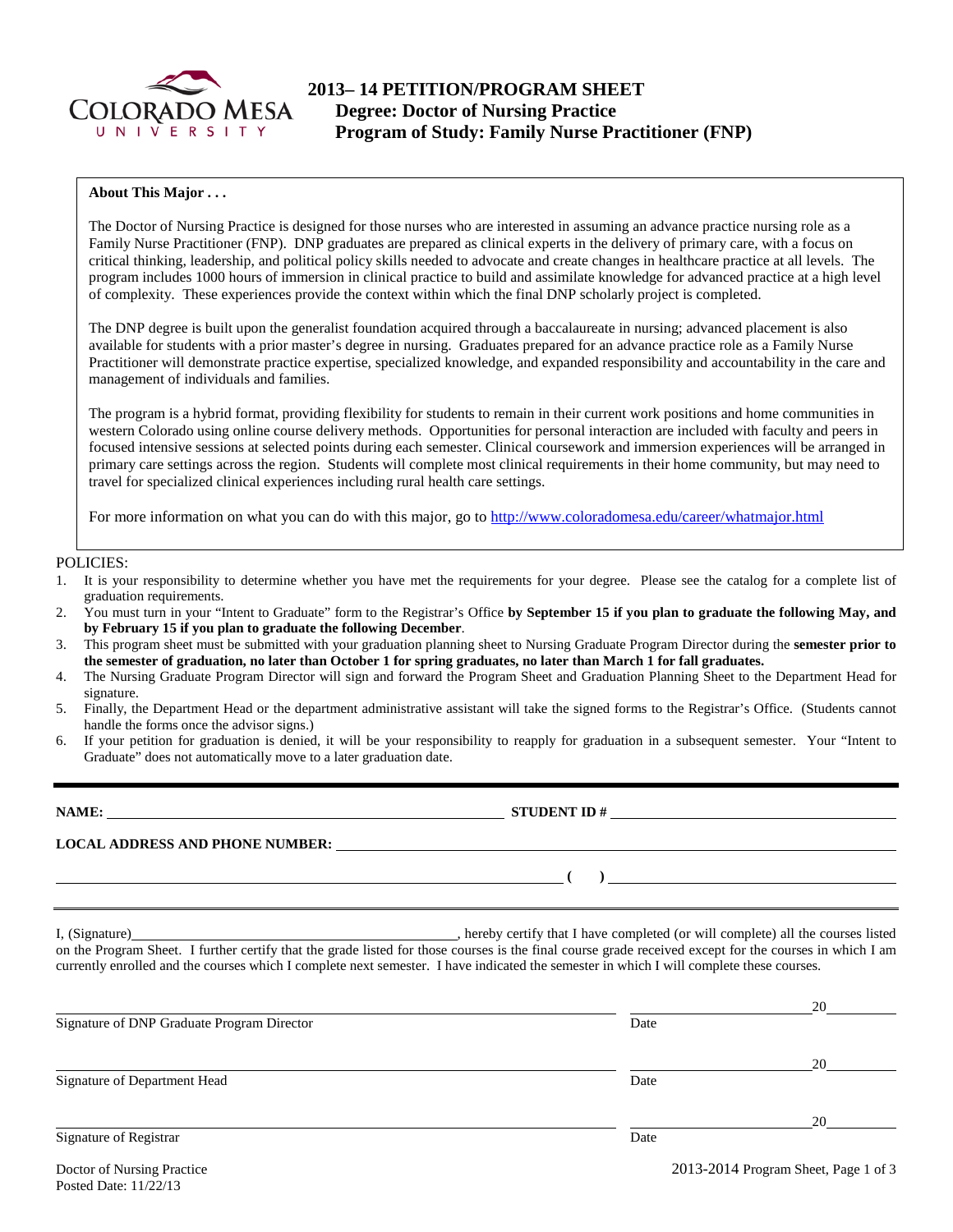### **Students should work closely with a faculty advisor when selecting and scheduling courses prior to registration.**

Degree Requirements:

- Admission to the program follows the general admissions policies & procedures for graduate programs outlined in the university catalog.
- A bachelor's degree in nursing from a regionally accredited college or university is required, prior to beginning the program. Applicants must have maintained a GPA of 3.0 or better in baccalaureate nursing coursework.
- 72 Semester Hours are required for the Doctor of Nursing Practice Degree.
- No class grade lower than a "B" will be counted toward the degree.
- Applicants must hold a current, unrestricted license to practice as a registered nurse in their State of Practice.
- It is recommended that students work closely with a faculty advisor when selecting courses and scheduling classes prior to registration.

## **I. Required Core Courses** (27 Semester Hours)**:**

| Course No Title                            | Sem.hrs Grade Term |  |
|--------------------------------------------|--------------------|--|
| NURS 500 Theoretical Foundations           | 3                  |  |
| NURS 501 Nursing Research Methods          | 3                  |  |
| <b>NURS 502 Health Information Systems</b> | 3                  |  |
| NURS 503 Organizational Leadership         | 3                  |  |
| <b>NURS 504 Health Policy</b>              | 3                  |  |
| <b>NURS 505 Quality Improvement</b>        | 3                  |  |
| NURS 625 Statistics for Health Sciences    | -3                 |  |
| NURS 626 Epidemiology                      | 3                  |  |
| NURS 700 Evidence-based Practice           | 3                  |  |

Course No Title Sem.hrs Grade Term

## **II. Advanced Nursing Practice Cognate** (36 Semester Hours):

| <b>NURS 525 Pathophysiologic Concepts</b> | 3                           |  |
|-------------------------------------------|-----------------------------|--|
| NURS 526 Pharmacology for ANP             |                             |  |
| NURS 527 Health Assessment for ANP        | 3                           |  |
| NURS 530 Chronic illness management       | 3                           |  |
| NURS 535 Health Prom & Disease Prev       | 3                           |  |
| <b>NURS 600 Family Nurse Pract Issues</b> | $\mathcal{D}_{\mathcal{L}}$ |  |
| NURS 601 Primary Care Child/Adol          | 3                           |  |
| NURS 602 Primary Care of the Adult        | 3                           |  |
| NURS 603 Primary Care of the Elderly      | $\mathcal{D}_{\mathcal{L}}$ |  |
| NURS 610 Clinical Pract-Child/Ado         | $\mathfrak{D}$              |  |
| NURS 620 Clinical Practicum-Adult         | $\mathcal{D}_{\mathcal{A}}$ |  |
| NURS 640 Clinical Prac.-Rural Health      |                             |  |
| <b>NURS 650 FNP Preceptorship</b>         |                             |  |
| <b>NURS 660 Transition into ANP</b>       | 2                           |  |
|                                           |                             |  |

# **III. Elective Courses (3 Semester Hours)**

# **IV. Capstone/Thesis (6 Semester Hours)**

| NURS 750 Capstone: EBP I  |  |  |
|---------------------------|--|--|
| NURS 760 Capstone: EBP II |  |  |

\_\_\_\_\_\_ \_\_\_\_ \_\_\_\_\_\_\_\_\_\_\_\_\_\_\_\_\_\_\_\_\_\_\_\_ \_\_\_\_ \_\_\_\_\_ \_\_\_\_\_\_\_\_

# **V. Other Requirements:**

Completion of Oral Comprehensive Exam: Pass/Fail

Date completed: